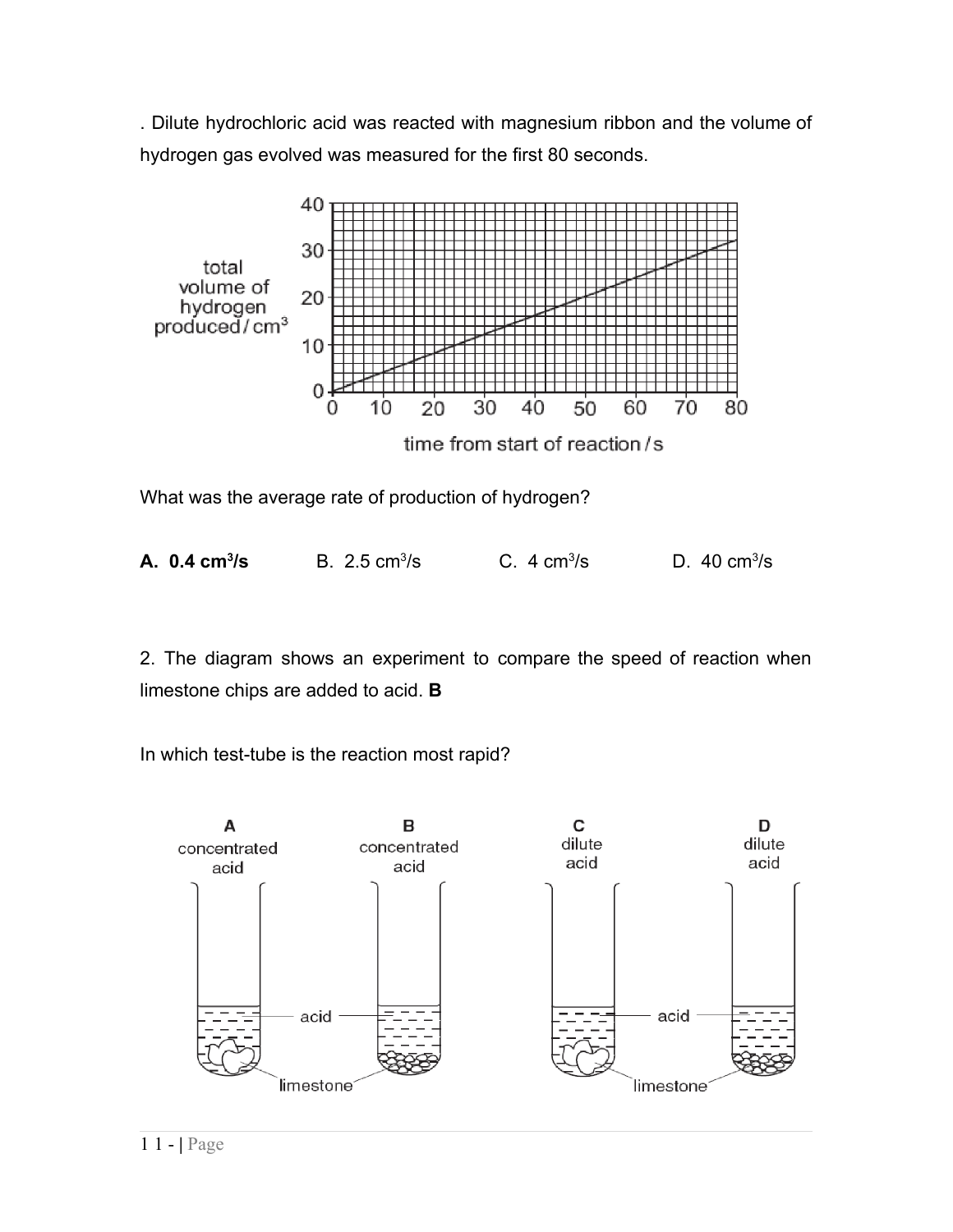3. A solution of hydrogen peroxide releases oxygen slowly at room temperature.

hydrogen peroxide →water + oxygen

The diagrams show the effect of adding blood to the solution.



What could be the reason for the observed change?

# **A. Blood contains an enzyme.**

- B. Blood contains water.
- C. The hydrogen peroxide becomes more concentrated.
- D. The hydrogen peroxide is neutralised by blood.

4. A student investigates if, at  $30^{\circ}$ C, the concentration of acid affects how rapidly it reacts with a known mass of magnesium. The student has a beaker, concentrated acid, water and the apparatus below.

> P a balance Q a clock R a measuring cylinder S a thermometer

Which of these pieces of apparatus does the student use?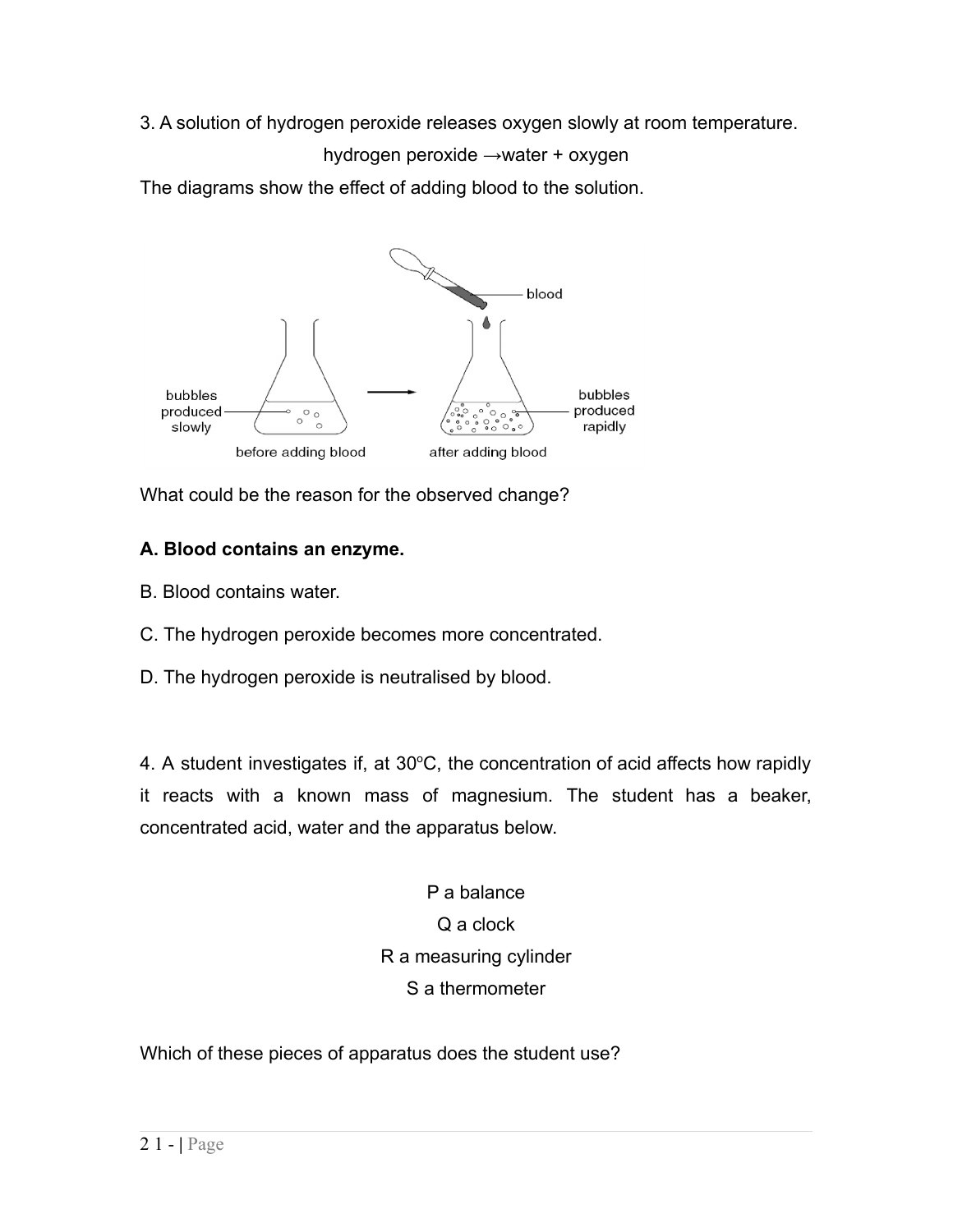- A. P, Q and R only B. P, Q and S only
- C. Q, R and S only **D. P, Q, R and S**

5. A liquid **X** reacts with solid **Y** to form a gas. Which two diagrams show suitable methods for investigating the speed of the reaction?



A. 1 and 3 B. 1 and 4 **C. 2 and 3** D. 2 and 4

6. What is the concentration of  $I_2$  molecules in a solution containing 2.54g of  $I_2$  in 250 cm<sup>3</sup> of solution?

A. 0.01 mol/dm<sup>3</sup> B. 0.02 mol/dm<sup>3</sup> **C. 0.04 mol/dm<sup>3</sup>** D. 0.08 mol/dm<sup>3</sup>

7. The relative atomic mass of oxygen is 16 and that of hydrogen is 1. This means that …(i)… of oxygen has the same mass as …(ii)… of hydrogen. Which words correctly complete the gaps?

|   | an atom | thirty-two molecules |
|---|---------|----------------------|
| R | an atom | eight molecules      |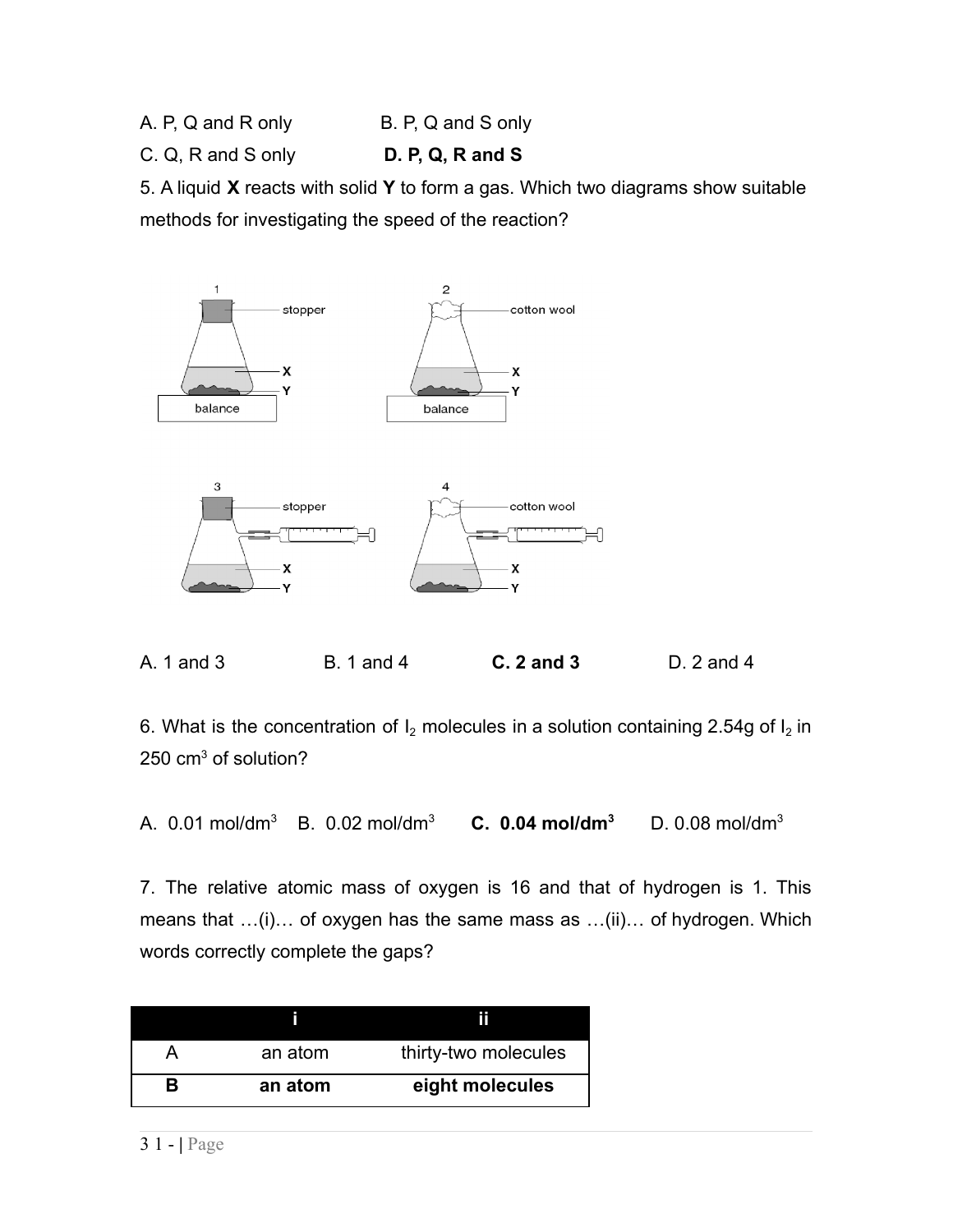| a molecule | sixteen atoms |
|------------|---------------|
| a molecule | eight atoms   |

8. The corrosion of iron and its extraction from hematite are important processes.

Which terms describe the corrosion of iron and its extraction from hematite?

|   | corrosion | extraction |
|---|-----------|------------|
|   | oxidation | oxidation  |
| R | oxidation | reduction  |
| r | reduction | oxidation  |
|   | reduction | reduction  |

9. Which methods can be used to prevent the rusting of an iron girder of a bridge?

|                   | coat it with grease electroplate it paint it |  |
|-------------------|----------------------------------------------|--|
|                   |                                              |  |
| B                 |                                              |  |
| $\mathsf{\Gamma}$ |                                              |  |
|                   |                                              |  |

10. Three reactions used in the manufacture of sulphuric acid are shown.

1. 
$$
S + O_2 \rightarrow SO_2
$$
  
\n2.  $2SO_2 + O_2 \rightarrow 2SO_3$   
\n3.  $SO_3 + H_2O \rightarrow H_2SO_4$ 

Which of these reactions are redox reactions?

A. 1 only B. 3 only **C. 1 and 2 only** D. 2 and 3 only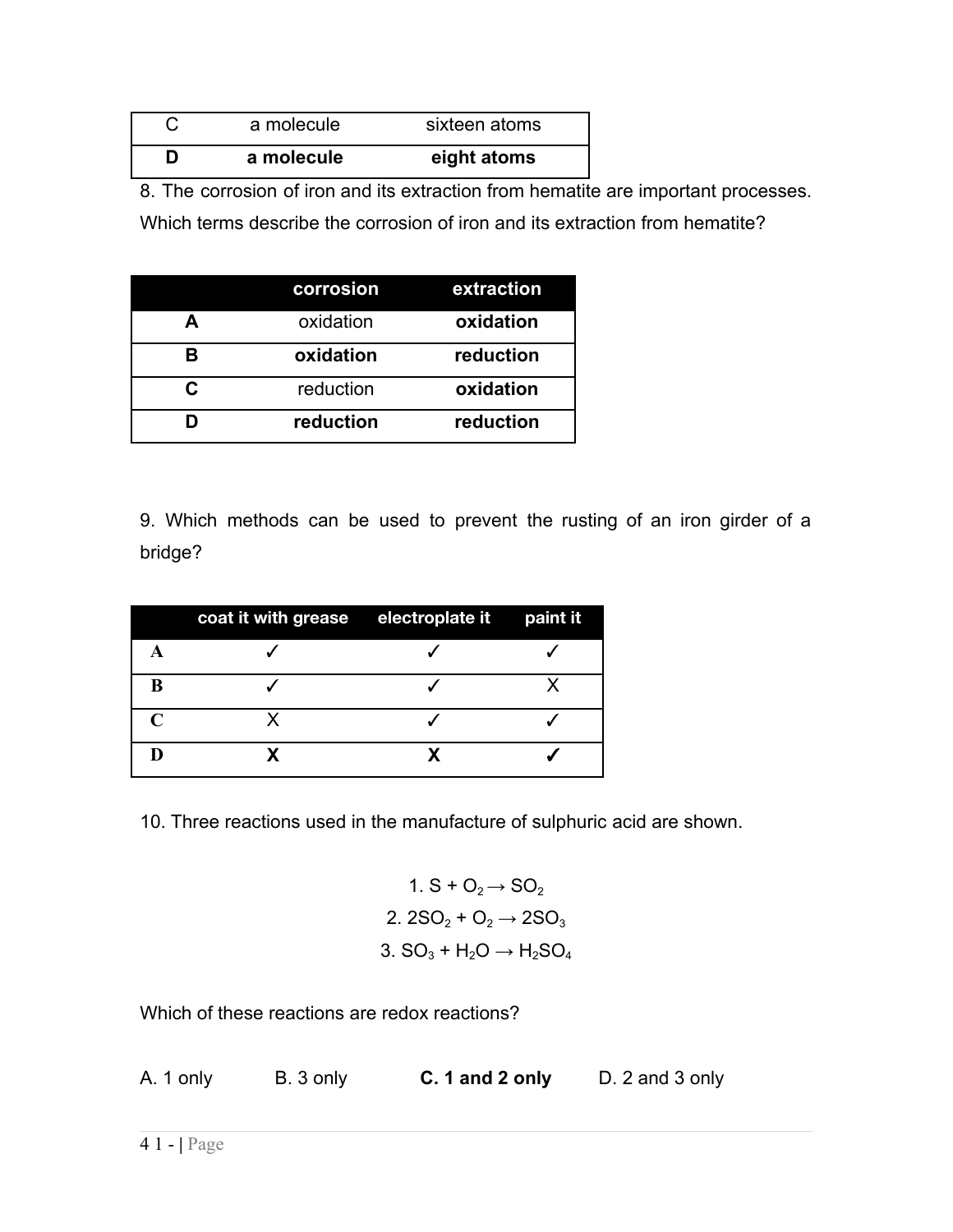11. The equation explains the colour change that occurs when aqueous potassium hydroxide is added to aqueous potassium dichromate(VI).

| $K_2Cr_2O_7$ + 2KOH $\rightarrow$ 2K <sub>2</sub> CrO <sub>4</sub> + H <sub>2</sub> O |              |           |  |
|---------------------------------------------------------------------------------------|--------------|-----------|--|
| potassium                                                                             |              | potassium |  |
| dichromate(VI)                                                                        | chromate(VI) |           |  |
| orange                                                                                |              | yellow    |  |

As a result of adding an excess of aqueous potassium hydroxide to aqeous potassium dichromate(VI), what happens to the oxidation state of the chromium and the pH of the reaction mixture? **D**

|   | oxidation state of the<br>chromium | pH of the mixture |
|---|------------------------------------|-------------------|
| А | decreases                          | decreases         |
| в | decreases                          | increases         |
| С | stays the same                     | decreases         |
| D | stays the same                     | increases         |

12. The position of metal X in the reactivity series is shown. K Na Mg Fe (H) X. Which statements about X and its oxide are correct? **D**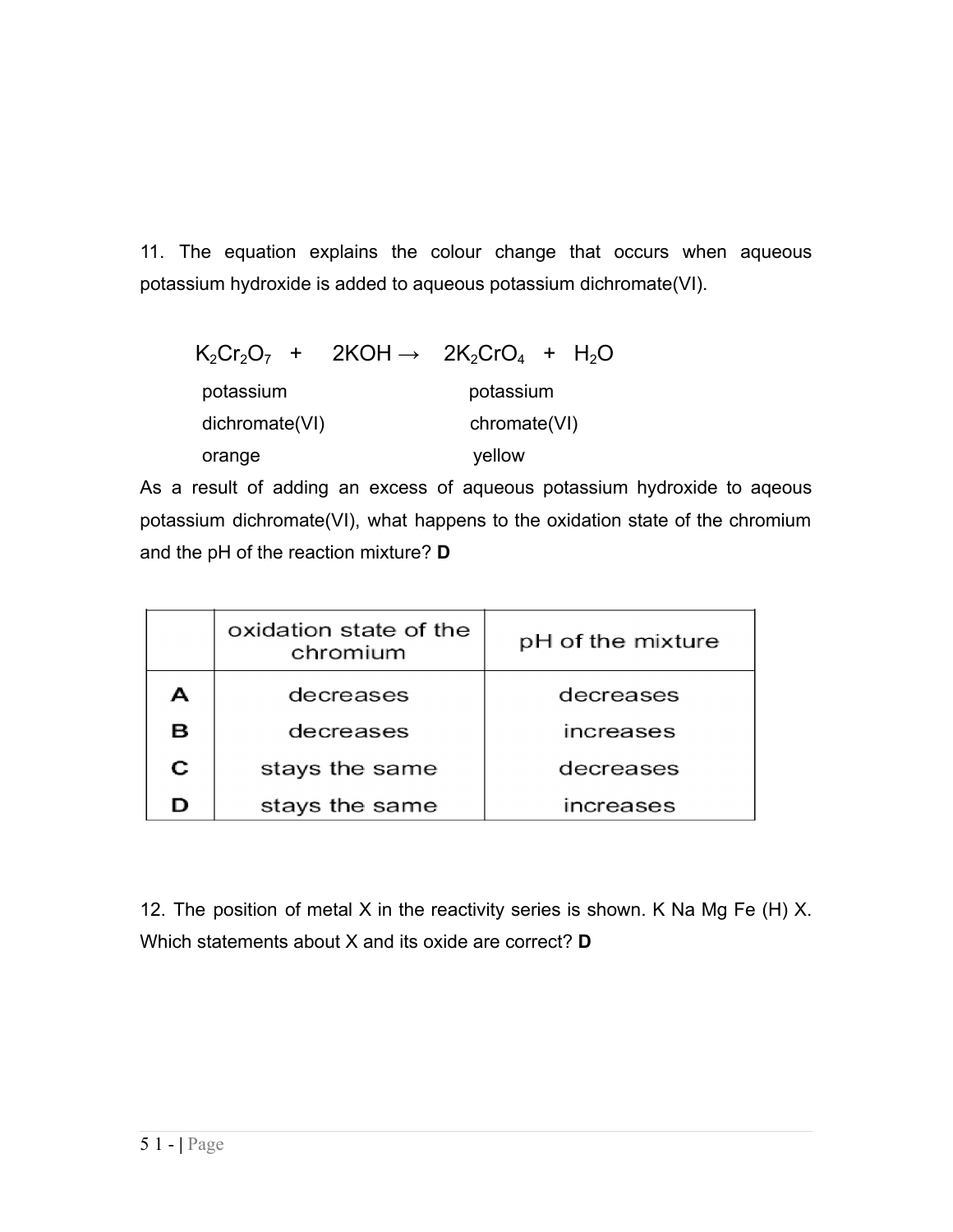| reaction of X with dilute<br>hydrochloric acid | reaction of oxide of X<br>with carbon |
|------------------------------------------------|---------------------------------------|
| hydrogen formed                                | no reaction                           |
| hydrogen formed                                | oxide reduced                         |
| no reaction                                    | no reaction                           |
| no reaction                                    | oxide reduced                         |

13. Which process is not exothermic?

| A. burning a fossil fuel           | <b>B.</b> obtaining lime from limestone |
|------------------------------------|-----------------------------------------|
| C. radioactive decay of $_{235}$ U | D. reacting hydrogen with oxygen        |

14. The diagram shows how aluminium is manufactured by electrolysis.

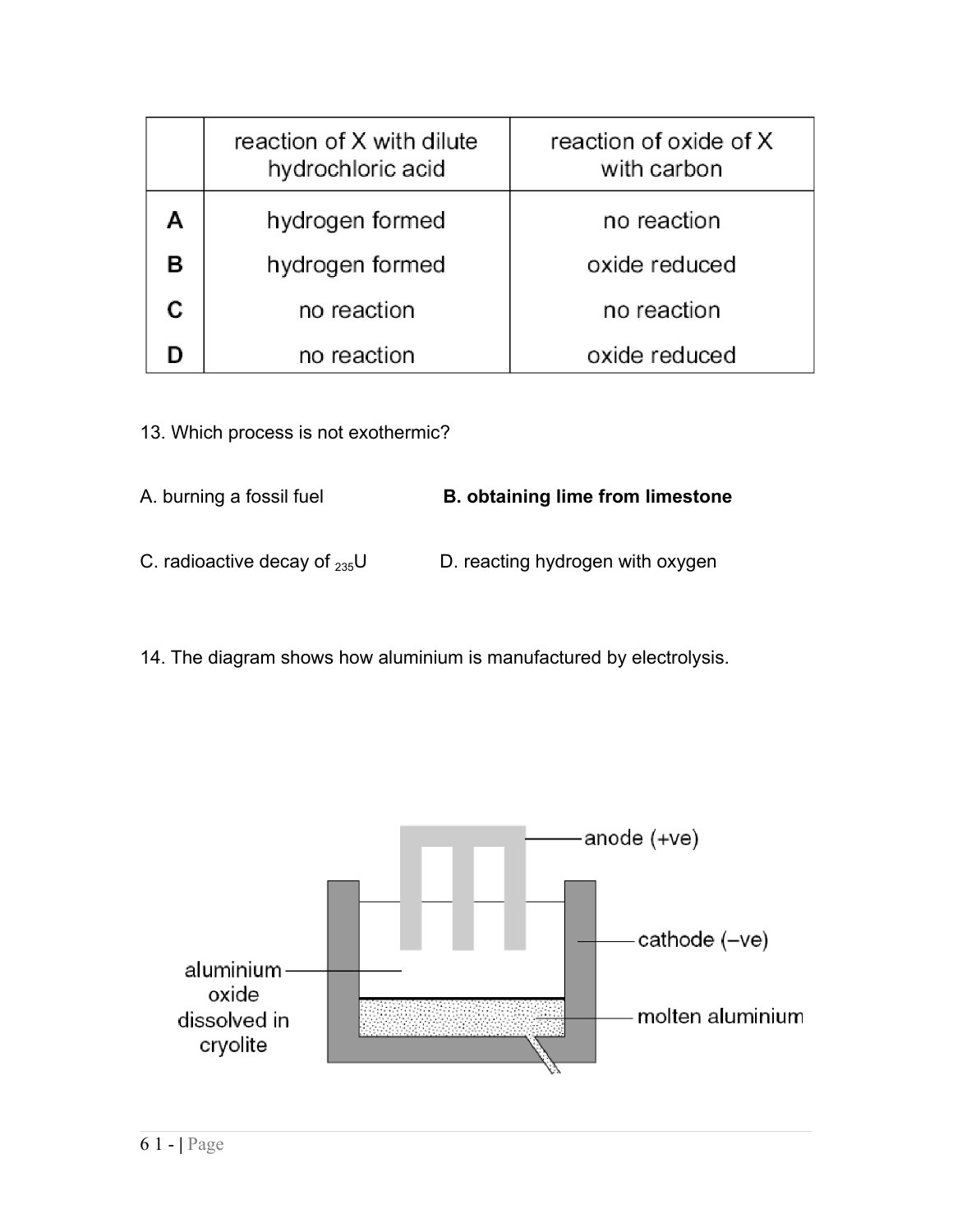|   | Anode     | Cathode   |
|---|-----------|-----------|
| Α | aluminium | aluminium |
| в | aluminium | graphite  |
| C | graphite  | aluminium |
|   | graphite  | graphite  |

15. A student sets up the apparatus shown. The bulb does not light.



After the student adds substance **X** to the water, the bulb lights. What is **X**?

- A. calcium carbonate B. carbon
- **C. copper(II) sulphate** D. ethanol

16. The diagram shows an electrolysis experiment to electroplate nickel with a different metal.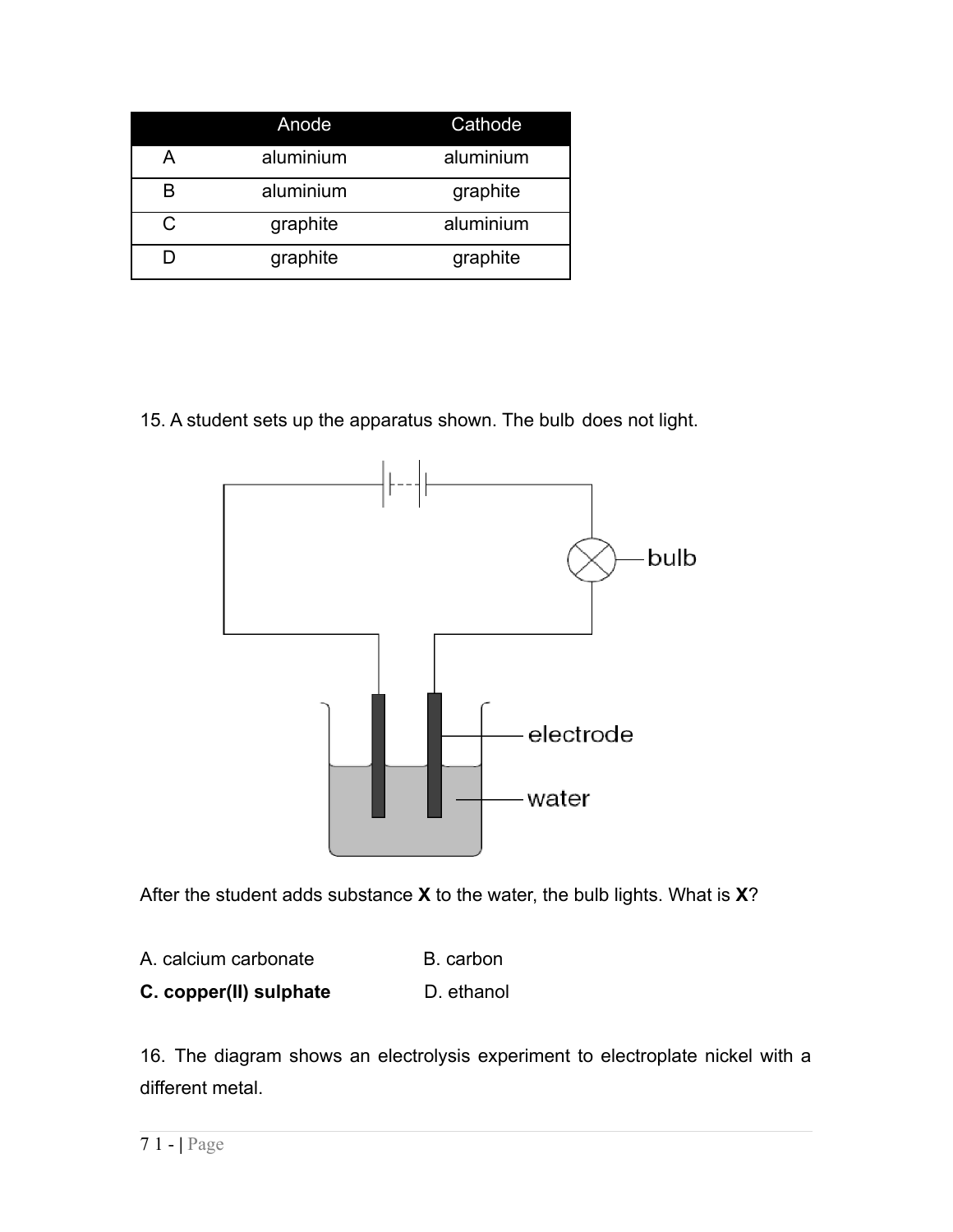

Which nickel electrodes are plated with a metal?

A. 1 only, B. 1 and 3 only, **C. 2 only,** D. 2 and 4 only 17. 2-bromo-2-methylpentane is a tertiary halogenoalkane. Which organic products are formed when 2-bromo-2-methylpentane reacts with a hot concentrated ethanolic solution of sodium hydroxide?

#### A. 2-methylpent-1-ene only

### **B. 2-methylpent-1-ene and 2-methylpent-2-ene**

- C. 2-methylpent-2-ene only
- D. 2-methylpent-2-ene and 4-methylpent-2-ene

18. Poly(propene) is an addition polymer. What are the C–C–C bond angles along its polymer chain?

### **A. They are all 109°.**

- B. Half of them are 109° and half are 120°.
- C. Half of them are 90° and half are 180°.
- D. They are all 120°.

19. An alcohol has the molecular formula C5H12O. It has several isomers. Which isomer forms a yellow precipitate with alkaline aqueous iodine?

A. 2,2-dimethylpropan-1-ol